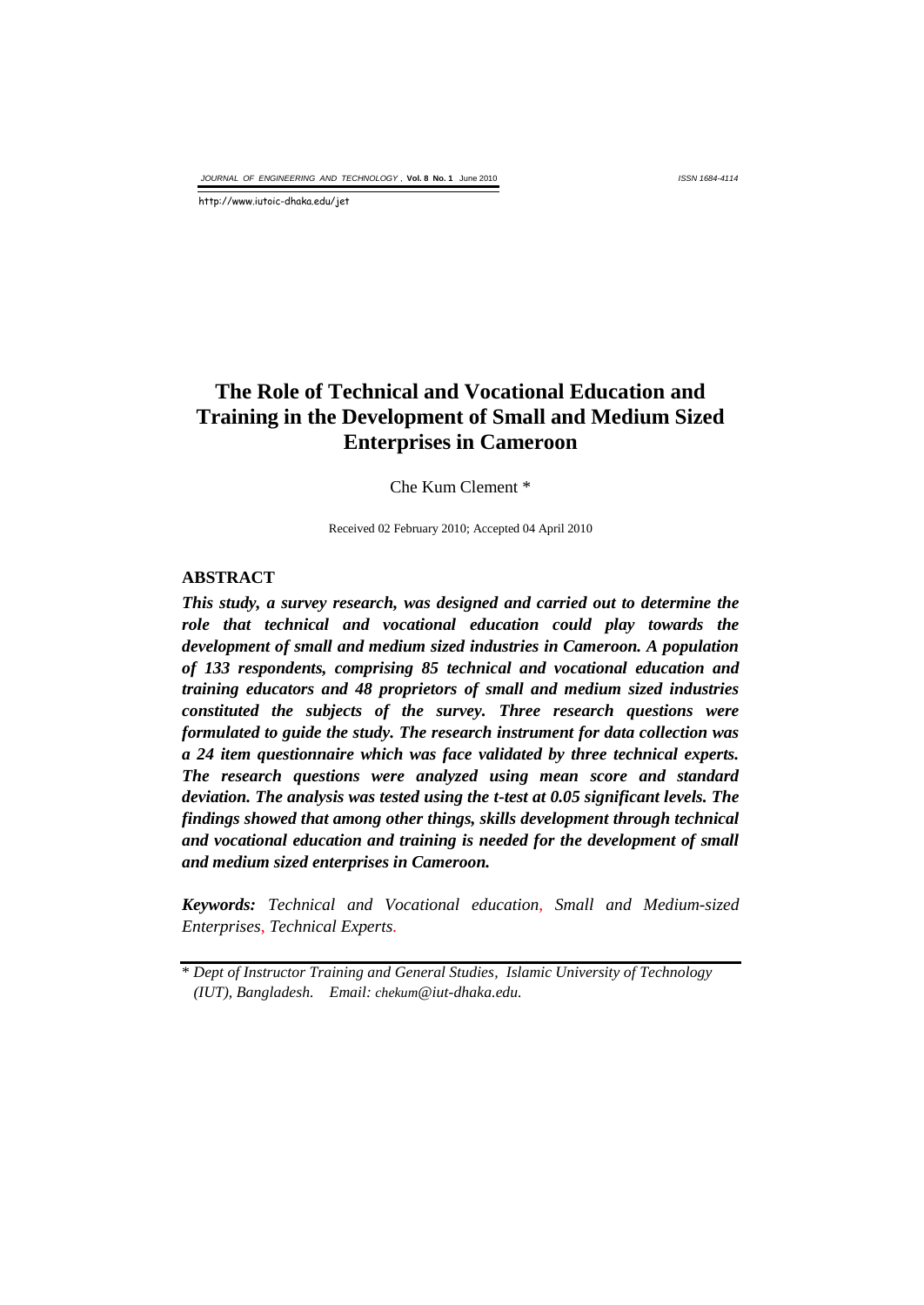### **1 INTRODUCTION**

In recent years technology-based industries have increasingly globalised with change driven primarily by multinational technology-based enterprises. These large enterprises, which are extensively involved in global markets, provide the main conduit through which important technologies are integrated across nations [1]. As global competition has intensified, many small and medium-sized enterprises (SME) have also had to adopt international perspectives [2]. Even the SME whose primary orientation is domestic must be internationally competitive in order to secure long-term success [3].

Enterprise size has been one of the most significant variables influencing industrialization and the internal diffusion of innovations. Small and medium sized industrial enterprises have, in particular, been major vehicles for both employment creation and the diffusion of innovations at local and regional levels, especially in less developed economies [4]. In advanced nations, small and medium sized enterprises have also played significant roles in the diffusion and innovations, especially in the earlier phases of product and process development [5].The relation between entrepreneurship and firm size in promoting these developments has been neither adequately acknowledged nor researched [6].

Small and medium-sized enterprises usually face unique challenges in the arena of international competition due to their limited resources and capabilities, insufficiently developed administrative procedures and methods, less formal centralized planning and control systems [7], and the lack of manufacturing know-how and access to distribution channels. SME, in particular, face additional challenges due to their accelerated time-to-market and product differentiation imperatives [8]. Small and medium-sized enterprises (SME) are those forms of small firms/businesses that are most often run by entrepreneurs. They are owned, managed and controlled by sole proprietors who contribute shares with a workforce of about fifty people. These enterprises are viable structures for the attainment of meaningful economic development in developing countries such as Cameroon. Hence the Cameroon government have been advocating and encouraging the establishment of small and medium-sized industries. In promoting and enhancing the growth of SME and the already existing ones, the government has prescribed some bank loan facilities for SME owners and specialized development institutions.

The efforts of the Cameroon government in steering, encouraging and promoting the growth of SME have been highly affected by a number of factors. Such as finance, poor management and lack of Technical and Vocational skills [9]. He explained that the under funding of projects is one of the factors that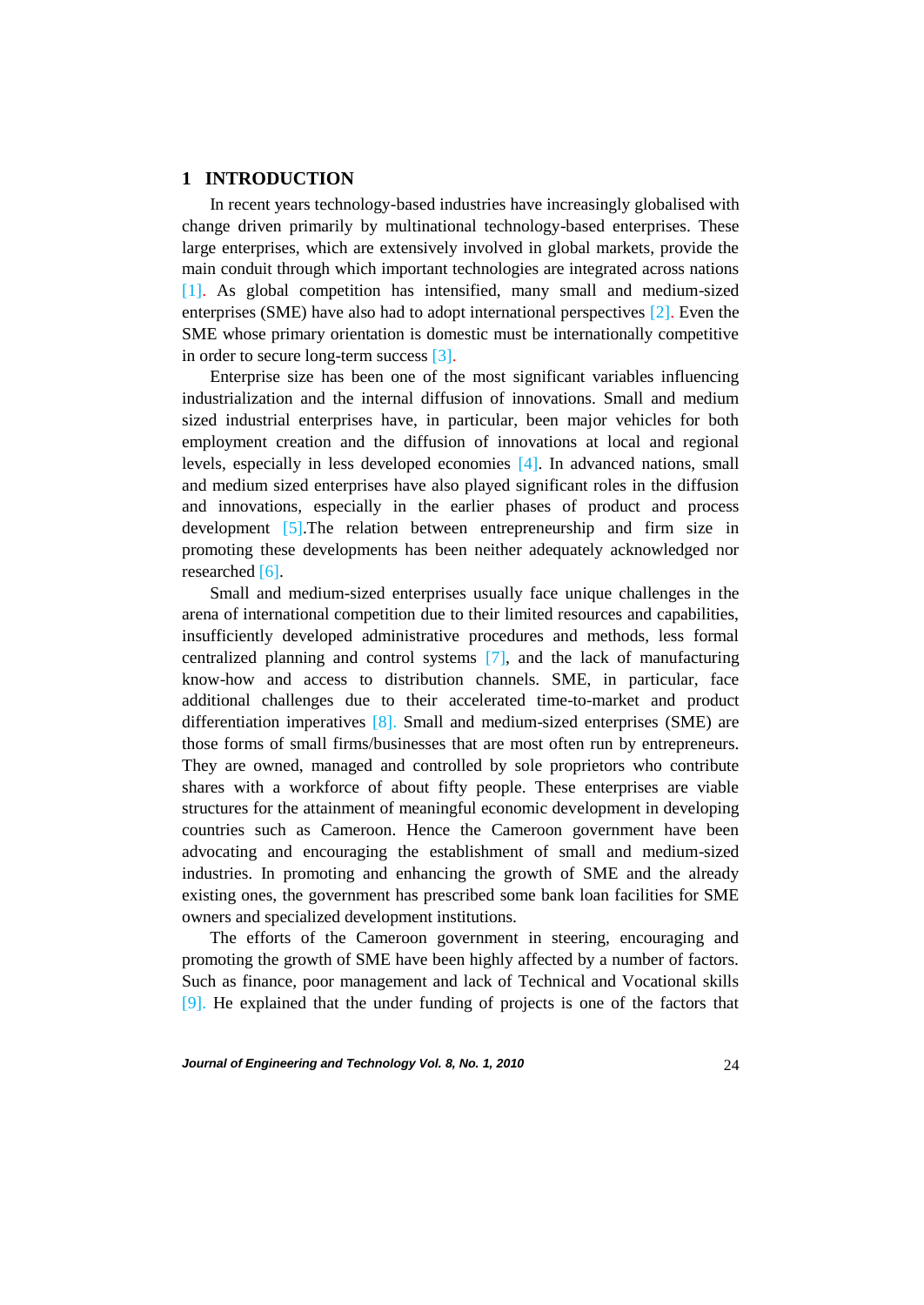inhibit the ability of SME to grow in Cameroon. No industry or business enterprise can exist without adequate finance for the provision of infrastructure and the employment of functional workforce. Ndangoh [9] also identified poor management skills and technological expertise as some of those factors that inhibit the growth of industries of Cameroon.

# **2 ENTREPRENEURSHIP IN SMALL AND MEDIUM SIZED ENTERPRISES**

While technological innovations has attracted much attention in recent times, its relation to the broader and very significant question of entrepreneurship in the direction of small and medium sized industries has remained considerably neglected in the economic literature. Such neglect has been one of the most pervasive features of the economic paradigm. An emphasis on unrealistic behavioral principles, compounded by Walrasian statistic analysis, and by equilibrium and optimization assumptions, have tended to view entrepreneurship as automatic, if not downright  $[10]$ . This bias has also been significant in economic development literature, where its 'macro' approach, based on national income accounting, has all but completely ignored the role of entrepreneurship as the most important factor in development. To a great extent, this neglect has been part of the Keynesian legacy and its emphasis on economic aggregates [11]. At the same time the study of economic development whether macro or micro has depended greatly on the study of flows, whereas entrepreneurship can only be considered, from this perspective as stock variable. Although production networks in high technologies, such as pharmaceuticals are becoming global, Peters and Young [12] found that life sciences firms seldom operated in global markets because of the complexity of the new drug development process. Rather they tend to take the form of several different business formats performing one or several roles in the innovation chain.

Clearly, a definition of entrepreneurship that focuses on technological innovation alone is insufficient to consider the myriad other innovative activities and roles that are part of the entrepreneurial function, and their relationship to firm size dynamics. Only when entrepreneurship is differentiated with respect to its various economic and innovative roles can it be expected to provide adequate insights on its effects on the processes of industrialization and economic change [13]. At the same time, it is obvious that enterprise size has different impacts on, and is variously affected by, each entrepreneurial role. Larger firms may thus be able to afford entrepreneurial capabilities that are virtually unknown to smaller enterprises or firms, while the larger can enjoy greater flexibility in making decisions that take better advantage of rapidly changing conditions.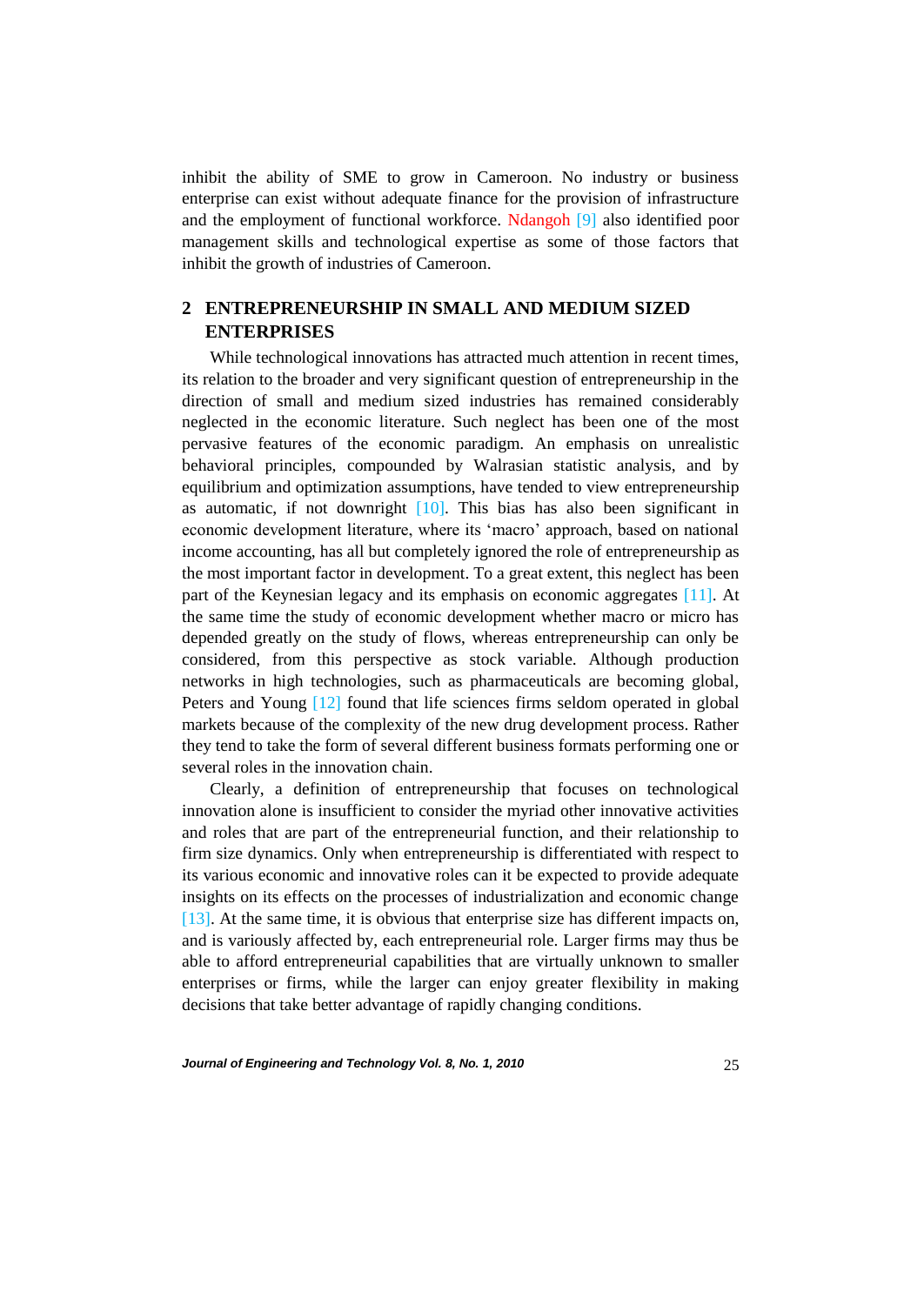Although a precise definition of entrepreneurial roles has not emerged, the historical literature on this topic has revealed diverse facets that can be used to develop a comprehensive typology [14]. Capital investment and accumulation, and the inherent risk involved, have constituted the oldest and most common role ascribed to entrepreneurship. This definition can be traced historically to Cantillion's 18 century conceptualization of the entrepreneur as the bearer of non-insurable risk. It becomes enriched in economic thinking after Adam Smith's mercantile interpretation of entrepreneurship as the provision and accumulation of capital, to the exclusion of other possible roles, a legacy that was later adopted and expanded by Marx and in our own time, by the neoclassical paradigm. Almost half a century after Smith, J.B. Say provided a distinction between investment and organizational decision-making that was largely ignored for over a century, but would be made more explicit by Schumpeter's well-known differentiation between innovative and routine decision-making.

A second but less common role assigned to entrepreneurship is that of management and product co-ordination. The role was related to the process of economic development when, in the 1950's Harbison observed that managerial and organizational capability were the most scarce skills in less developed economies. Then since the 1960s the co-coordinative role has attracted significant attention through Leibenstein's [11 X-efficiency conceptualization that focuses on organizational motivation as a major factor of economic change. The co-coordinative role becomes most obvious in the x-efficiency paradigm through the definition of 'input completing' activities, where the ability to obtain and use factors of production that are not well marketed is most seriously tested. For such factors markets may not even exist, and the prices will not usually yield the necessary signals required to anticipate quality and performance levels. It is also in this role where small and medium sized industrial enterprises have been most effective in fulfilling economic needs. Such commonplace activities as the adaptation of production processes to allow the employment of less skilled labour, or the restructuring of productive tasks to implement a new productive process, are familiar examples of this element.

Previous work on industrial studies and economic development has shown that small and medium sized industries have accounted for the larger share of manufacturing employment in most nations [15]. Small and medium sized enterprises are, furthermore, more spatially dispersed and can make a better contribution to local and regional development especially in hinterland regions, than large industries, which are usually concerned in major metropolitan areas. Small and medium sized industries are also generally more labor-intensive than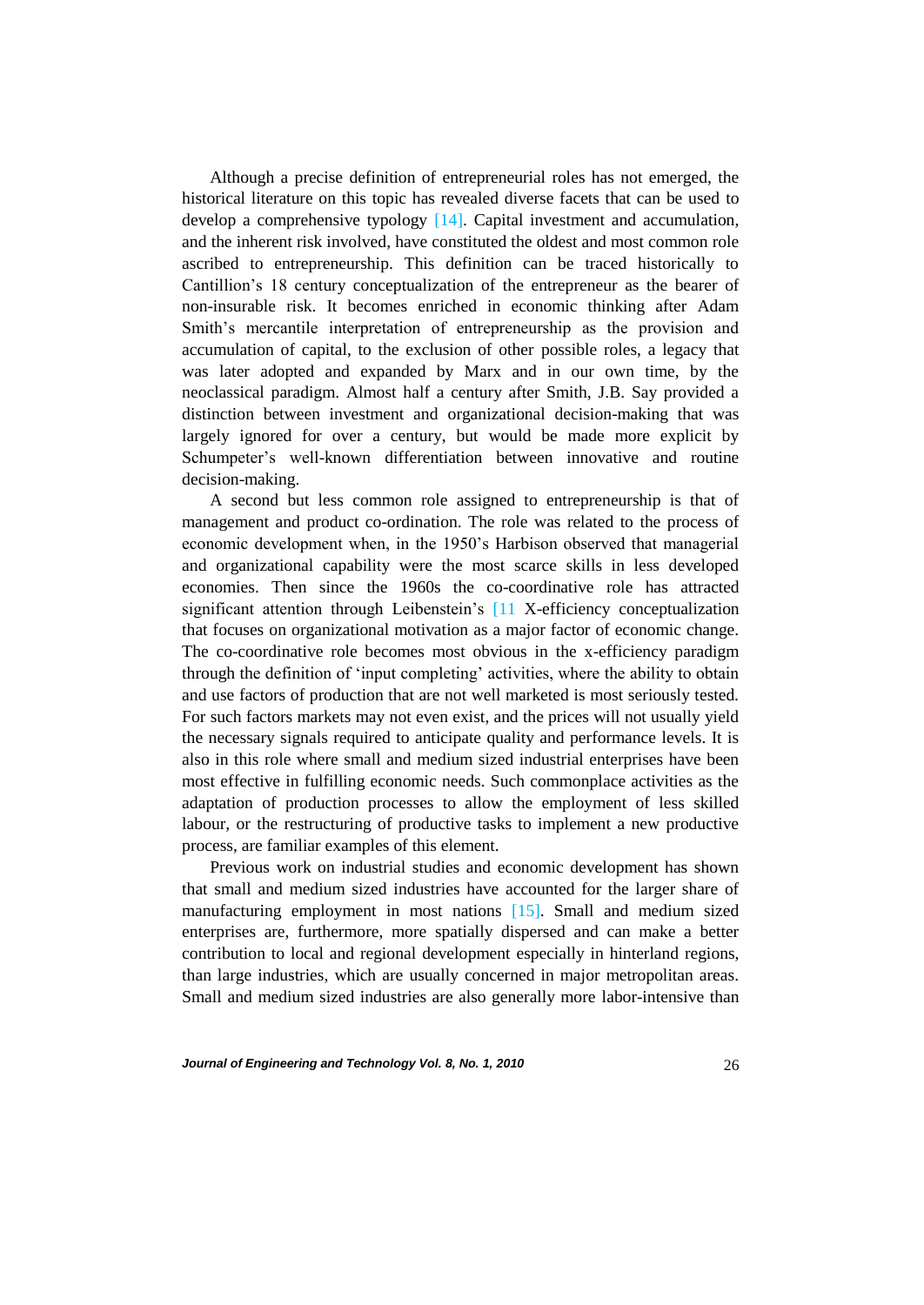large ones and can make small workshops and factories and have been found to grow rapidly and displace household manufacturing in many industries during the second stage of development. Over the long term, these enterprises have generally been considered to be significant sources of income. While many have thought small industrial firms to be engaged primarily in traditional activities, Norcliffe and Freeman [16] have found that only a small range of such activities is actually practiced in many rural industries. A wider range of activities than has so far been thought possible in both rural (particularly resource-based and agroprocessing) and urban 'informal' small industries therefore attests to, and complements, the very significant employment share of these industries. In so far as the entrepreneurial roles are concerned, it can be expected that productive coordination and inter-market connection may be most important for small household firms in these early stages. Investment capital is usually obtained from family or partners, and the role of institutionalized capital markets (except for some government sponsored lending programs) is generally insignificant for these industries [17]. Similarly, the invention and strategic planning are usually present only at a very rudimentary level, if at all.

The rapid growth of small and medium sized medium-sized industries can also be attributed to an increase in the amount of subcontracting and local assembly in such activities such as forging, foundry work, machine-shop processing, and agricultural equipment manufacturing. Subcontracting has, in particular, been found to improve capacity utilization while it helps large firms avoid labor problems during economic recessions, and the payment of uniform high union wages in all or most stages of the production process.

It will be very difficult for any industry to survive without the presence of trained, experienced and skilful employees in its workforce. It therefore becomes necessary that small and medium sized in Cameroon should be managed by personnel who posses adequate technical skills. The Cameroon National Policy on Education [18] confirmed that Technical and Vocational Education Institutions is preparatory environment for creating career awareness and development of skills for work in business and industries.

The development of small and medium sized industries needs the full supply of modern infrastructure such as electricity, communication facilities, water supply and good roads. According to a World Bank [19] study, it is confirmed that the cost of infrastructure such as roads, water, electricity, communication and security accounted 16-18 percent of the establishing manufacturing enterprises in Cameroon. It is also viewed that, even though infrastructure hampers the establishment of manufacturing enterprises, the development of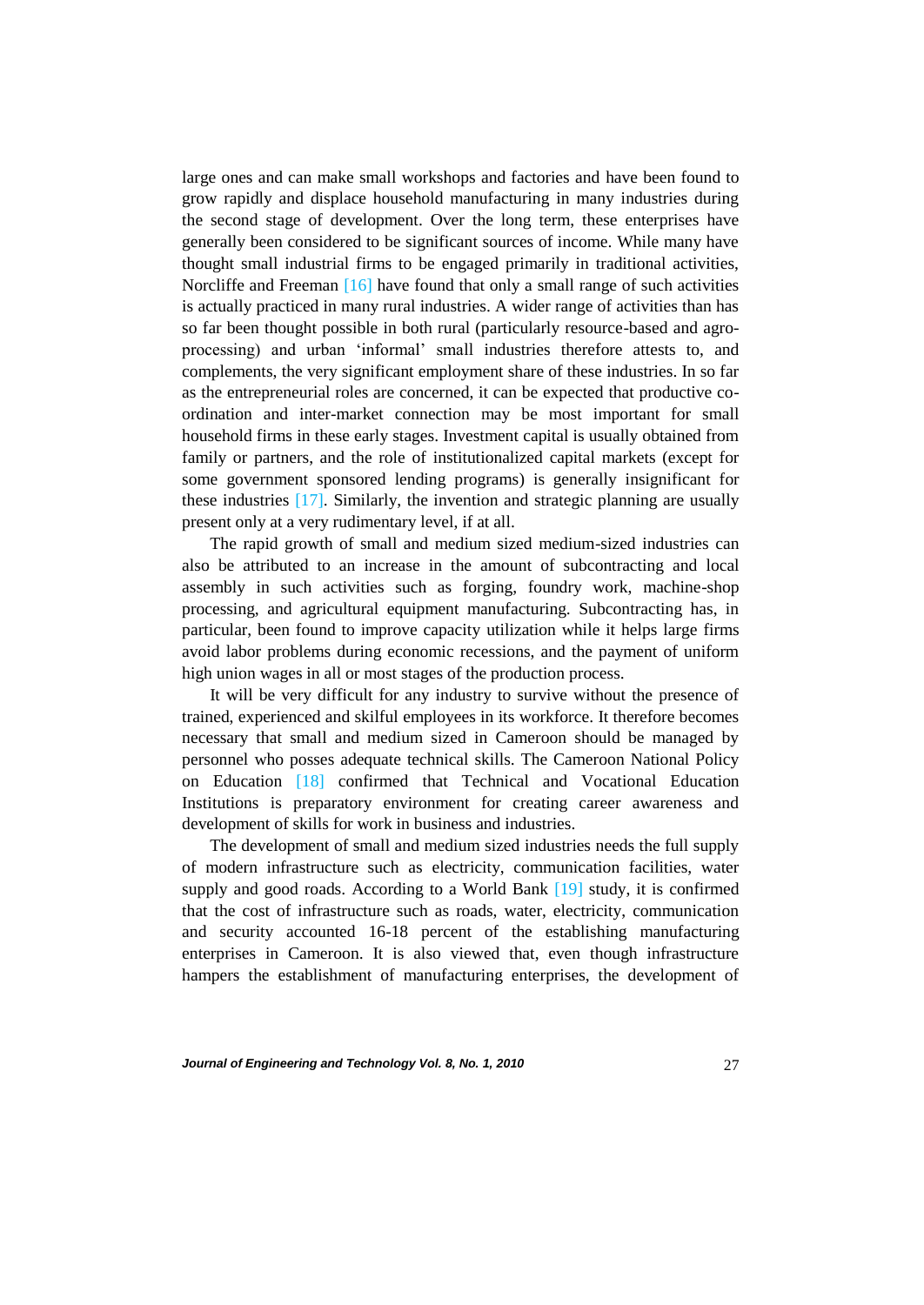small and medium sized enterprises is hampered seriously by the lack appropriate technical skills of the workforce.

## **3 THE PURPOSE OF THE STUDY**

The main purpose of the study was to determine the role that technical and vocational education can play in the development of small and medium sized industries in Cameroon. The study specifically was to:

- (i) Determine the role of technical and vocational education in the development of technical skills needed for work in the small and medium sized industries.
- (ii) Determine the influence of technical and vocational education on work ethics is the small and medium sized industries in Cameroon.
- (iii) Identify the roles that technical and vocational education can play in enhancing management and marketing strategies in the small and medium sized industries.

## **4 SIGNIFICANCE OF THE STUDY**

The significance of the study is that, the findings of the study will be useful to the proprietors of small and medium sized enterprises in Cameroon and would improve their management skills and direct their minds towards identifying problems that may lead to future failures. The findings of the study will also guide owners of small and medium sized industries on the modalities fro the recruitment of personnel for work in the industry. The findings may serve as guidelines to technical and vocational institutions for policy-making purposes and also for the improvement of curriculum.

The results of the study will serve as a guide to proprietors of the small and medium sized industries and prospective proprietors, and will throw more light on the importance of engaging in skilful activities in the small and medium sized industries in Cameroon. The results of the study would be useful to teachers and educators of technical and vocational education, and would guide them in preparing their learners along industrial lines by giving them those skills that are relevant to the enterprises.

### **5 RESEARCH QUESTIONS**

The following research questions were formulated to guide the study:

(i) What crucial roles can technical and vocational education play in the development of the required technical skills needed for work in small and medium sized industries in Cameroon?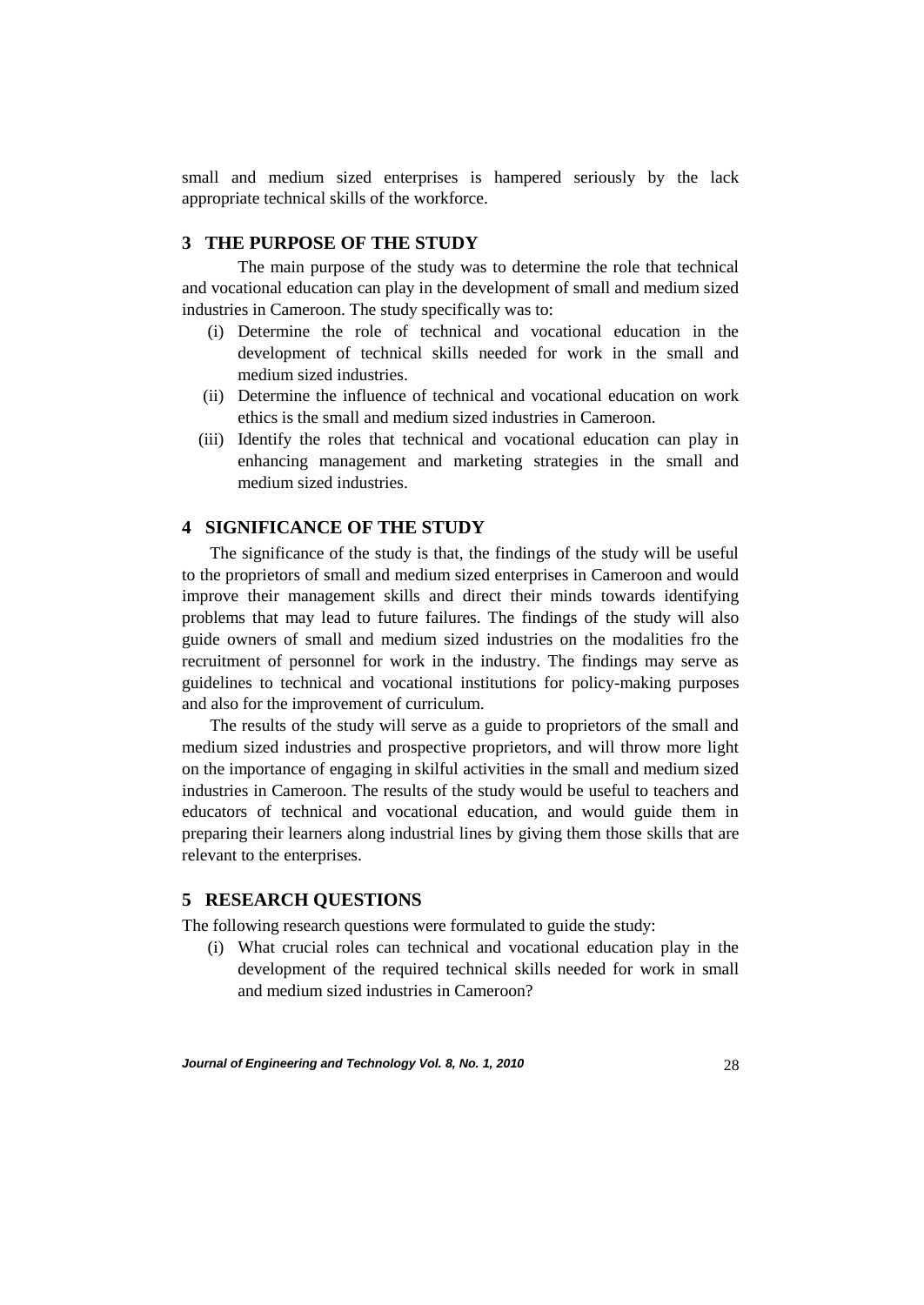- (ii) How can technical and vocational education influence the development of appropriate work ethics for the small and medium sized enterprises?
- (iii) What roles can technical and vocational education play in enhancing management and marketing skills required in the small and medium sized enterprises in Cameroon?

# **6 THE ROLE OF TECHNICAL AND VOCATIONAL EDUCATION AND TRAINING**

According to World Bank's [19] observation, small and medium sized enterprises in Cameroon are seriously constrained by management factors. According to them, basic management skills are needed in areas such as technical and vocational education. Some of these managers who have explained government activities often don't have enough experience and skills to impart their skills to their apprentice workers effectively. Business men in these indigenous small and medium sized enterprises often complain of constraints because of financial inadequacies, especially working capital in running their businesses. However, according to some studies, scholars have shown that these financial problems are consequences of poor planning, out modeled technology, poor entrepreneurial design and planning and efficient skills in industrial management.

Agukhe [20] observed that many indigenous small business men are often plagued with the problems of lack of confidence in their subordinates in their establishments. This distrust of subordinates has led to the restriction of authority delegated to them. One sad consequence is that these small and medium sized business men are neither able to break loose from the capsule of ownermanagement operation, nor are they able to run their business effectively. It becomes necessary to identify how technical and vocational education can assist these small and medium sized businessmen to acquire suitable managerial skills for the efficient running and operation of their small and medium sized enterprises.

Management is a very important factor of production in any industrial/business setting. It is important to observe that most industrial/business managers and small and medium-sized proprietors do not believe that relevant qualifications and experiences in management abilities are basic standards for the survival and growth of any industrial/business set-up, irrespective of the level of funding.

Cameroon is trying is trying to move forward in the terms of setting up small and medium sized enterprises, but only a small fraction of these industries survive the demands of the enterprise. These lapses are attributed to insufficient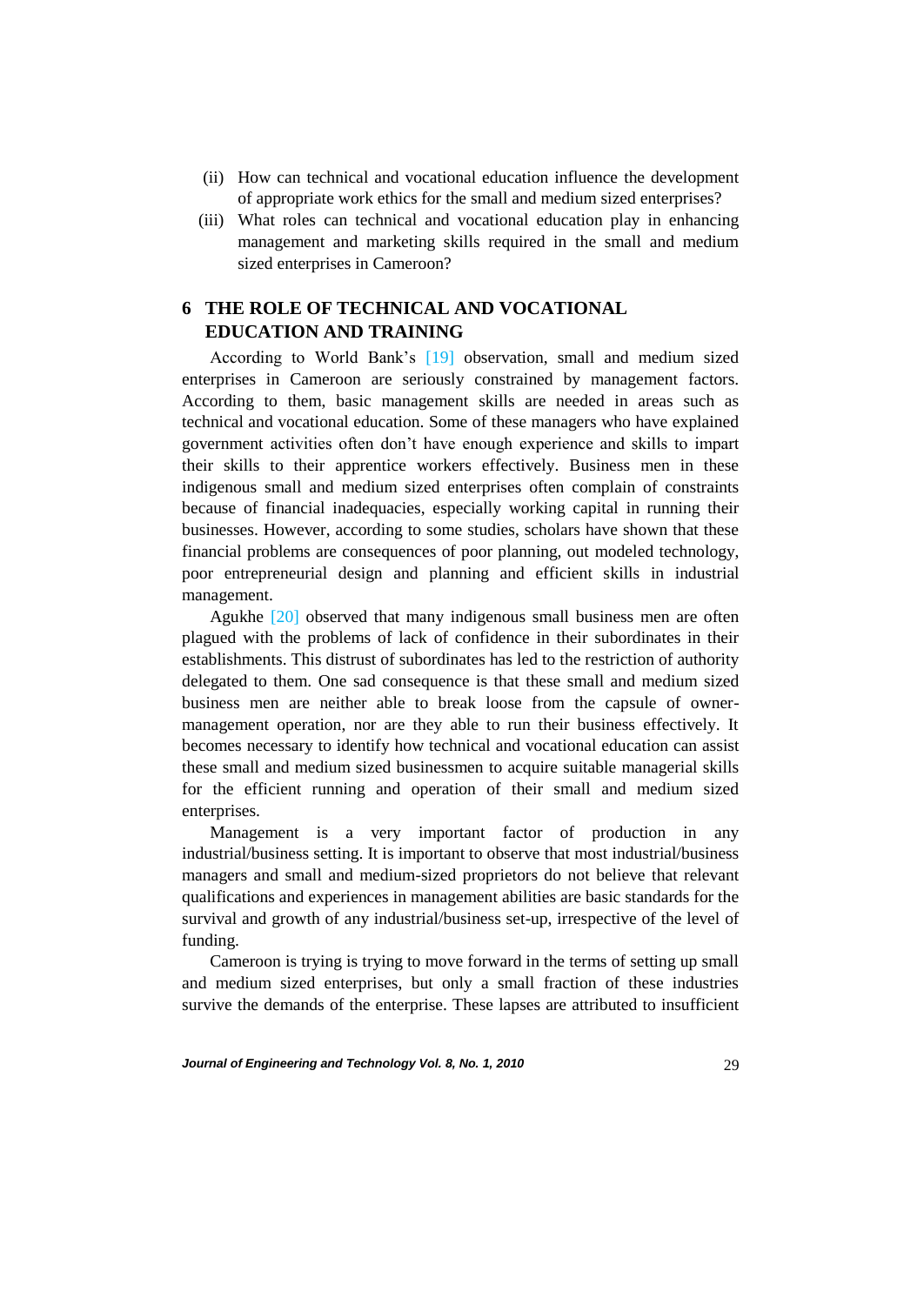training needed in the area of technical and vocational education and also lack of required skills for working in the enterprise.

As Agukhe [20] observed it, small and medium sized enterprises in Cameroon have compelling problems, especially personnel management problems that have made it almost impossible for the achievement of greater success in the enterprise. According to him, there is a great need in this stage of the 21st century for the problem of manpower production to be effectively addressed through training and retraining of both old and new workers in the industries, especially the small and medium enterprises in order to acquaint them with the new technologies in industrial production and management. In this line, it is necessary industry and commerce should plan for the required occupational and qualification structure and should also derive from them the requirements to be met by their workforce. This will also make technical and vocational education institutions to streamline their curriculum contents with the needs of these industries. Management of small and medium sized enterprises should accommodate a design process of co-operation and sharing of responsibilities between the proprietors and workforce and also technical and vocational education institutions.

As Tomlinson [21], observed it, training of personnel engaged in technical and vocational activities have been grossly insufficient, in terms of number and variety to adequately meet the wide range of job requirements in the country. According to him, Cameroon is still highly in need of qualified and trained personnel to manage the industrial sector. This fault may be attributed to the present education system, which does not permit an appropriate development for technical and vocational personnel; even most of the institutions do not have adequate training facilities. The absence of this proper training has resulted to shortage of technical and vocational personnel, and also skilled workforce, who are required, especially, for industrial production, quality control and maintenance of industrial equipment and machinery. In the light of this, it is not surprising to see that a significant number of proprietors of small and medium sized enterprises may not have received any training in technical and vocational education or even management.

UNESCO [22] observed that only technical and vocational education could effectively address the unemployment challenges of this  $21<sup>st</sup>$  century. Awungi [23] indicated that technical and vocational education has the real solution to the problems of unemployment in Cameroon; The Bonn [24] declaration stated that; if education is the key of social and economic development of a nation, technical and vocational education and training is the master key that opens the doors of social and economic development of these countries. According to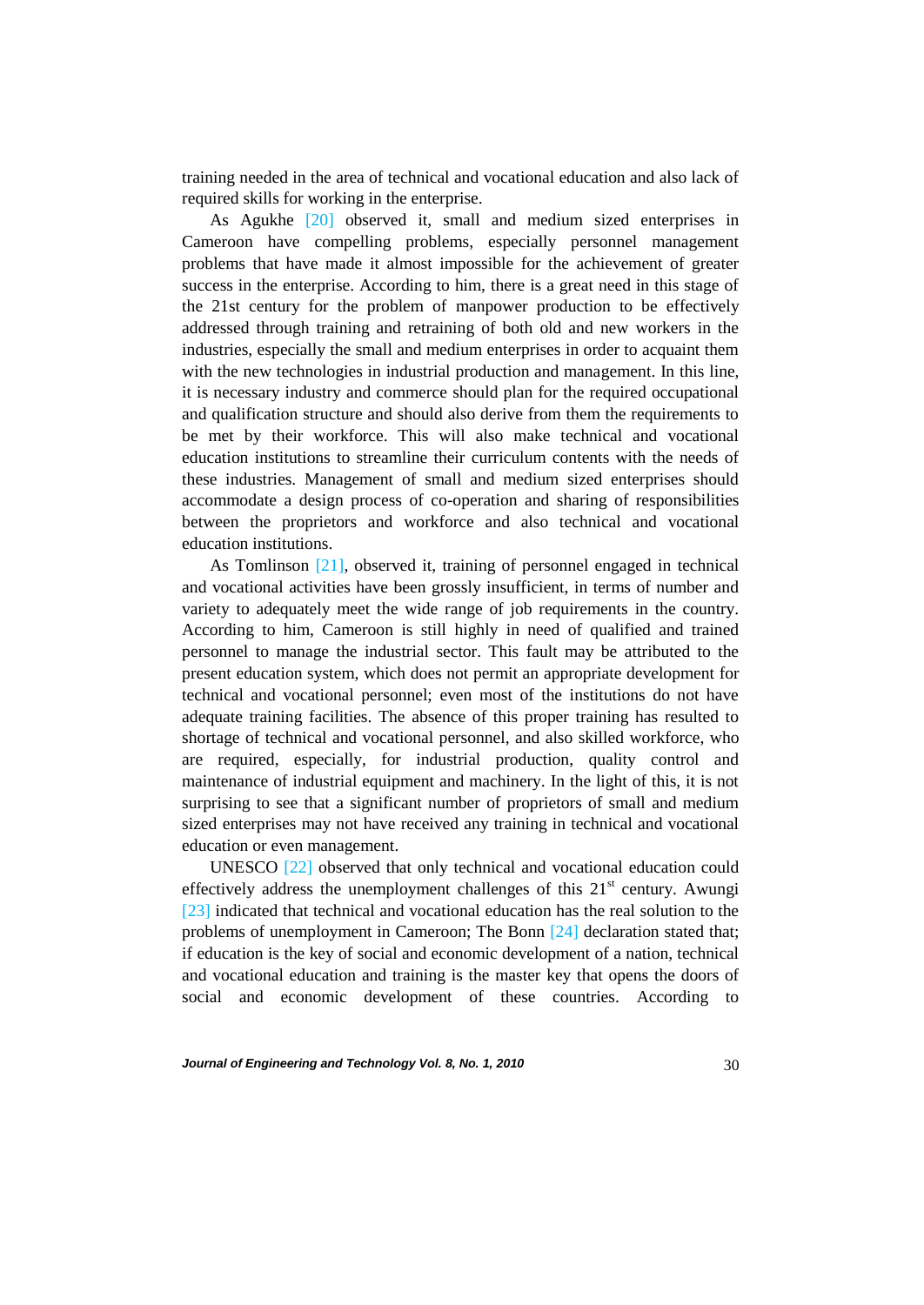Che Kum [25], industrial technical and vocational education and training in Cameroon if well directed and managed, is capable of making outstanding contributions to social, cultural and economic development of the country. This refers to developing the potentials of individuals for active participation in the life of the community. In many industrial countries, the training and retraining of large number of technical and vocational skilled workers to meet the requirement of new technologies and changes in the employment structure have become an urgent task for the technical and vocational education institutions.

Even though a lot of importance has been highlighted on the importance of small and medium sized enterprises to the economy, no mention was made of how technical and vocational education can influence the growth and development of small and medium sized enterprises in Cameroon. Although the importance of skills and experiences were mentioned, no references were made to technical and vocational education as the sources for acquiring these needed skills and experiences and what area of technical and vocational education are these skills needed for the development and efficient operation of small and medium sized enterprises in Cameroon. It becomes very necessary to fill this gap by identifying the roles of technical and vocational education in the development of small and medium sized enterprises.

### **7 METHODOLOGY OF THE STUDY**

Descriptive survey research design method was used in this study and was carried out within two provinces; Littoral and southwest provinces for their industrial dominance. A population consisted of 48 proprietors of small and medium sized industries and 85 technical and vocational education teachers. The technical and vocational education teachers were drawn in the areas of industrial technical and vocational education as well as from business and commerce areas. The total number of population for the study also represented the sample for the study.

The instrument used for the study was a 24-item questionnaire developed to collect data for the study. All the 24 items had relevance to the three research questions posed for the study. The instrument was pilot tested for face validity by an expert from the Advanced Teachers' Training College for Technical Education (ENSET) Douala, and two senior technical and vocational education experts from the two provinces concerned.

A pre-test of the instrument was carried out using 6 proprietors and 8 technical and vocational education teachers within Fako and Bassa. The Pearson Product Moment correlation was used for calculating the reliability coefficient of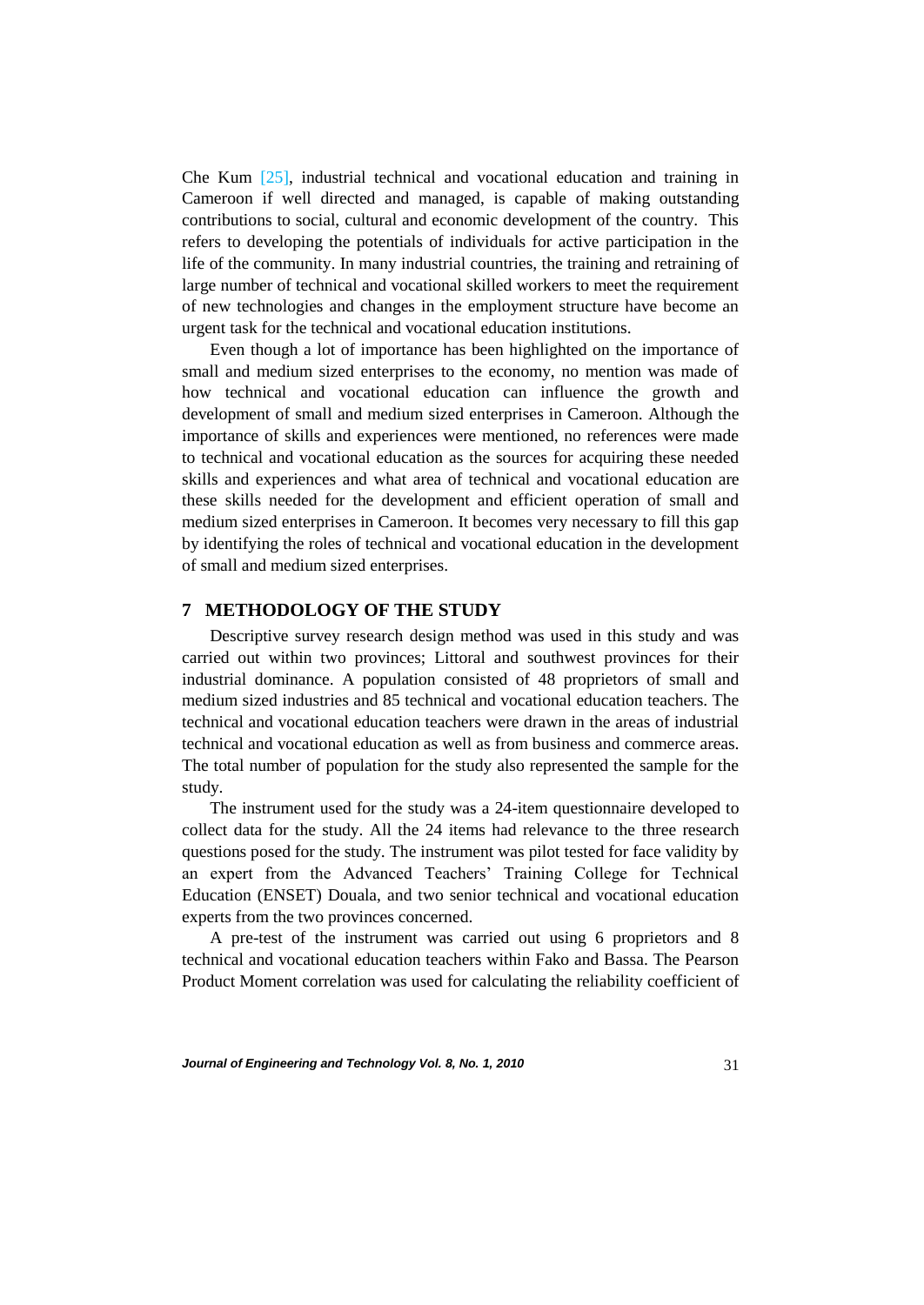the instrument. The scores that were calculated gave a satisfactory coefficient of 0.63.

The mean scores and standard deviation were used to analyze the data collected using the instrument while t-test of two independent means were used to test the significance. A five point Likert-type scale was used and the items that attracted mean scores 3.50 and above were accepted while those below 3.5 were rejected. On the other hand, if the calculated *"t"* was less than the *"t"*, value of the table, it was accepted.

**Table 1:** Responses of Teachers of Technical and Vocational Education and Proprietors of Small and Medium Sized Industries on the Roles that Technical and Vocational Education can play in the Development of Technical Skills needed for Work in Small and Medium Sized Enterprises in Cameroon

| Sl.<br>no      | <b>Statements</b>                                                                                                                                                                                                            | X    | SD   | Remarks  |
|----------------|------------------------------------------------------------------------------------------------------------------------------------------------------------------------------------------------------------------------------|------|------|----------|
| $\mathbf{1}$   | Technical and vocational institutions are producing<br>the required workforce needed for the development<br>of small and medium sized industries.                                                                            | 3.32 | 1.14 | Disagree |
| $\overline{2}$ | Lack of technical skills for employees' of technical<br>and vocational education and training affects their<br>work performance.                                                                                             | 3.76 | 0.93 | Agree    |
| 3              | Lack of relationship between small and medium<br>sized industries<br>and technical<br>and<br>vocational<br>education and training institutions poses problems in<br>the development of small and medium sized<br>industries. | 3.92 | 1.02 | Agree    |
| $\overline{4}$ | Lack of proper skills of proprietors affect the<br>development of small and medium sized enterprises.                                                                                                                        | 4.17 | 0.83 | Agree    |
| 5              | Most of the proprietors find it difficult to send their<br>employees for training due to high training cost.                                                                                                                 | 4.01 | 1.01 | Agree    |
| 6              | The number of years required for training in<br>technical and vocational institutions is not sufficient.                                                                                                                     | 3.55 | 1.15 | Agree    |
| 7              | does<br>have<br>Government<br>the<br>not<br>interest<br>in<br>development of personnel for small and medium<br>sized enterprises in Cameroon.                                                                                | 3.87 | 1.08 | Agree    |
| 8              | Proprietors of small and medium sized enterprises<br>have not yet felt the impact of technical and<br>vocational education in the industrial sector.                                                                         | 3.16 | 1.42 | Agree    |

It should be noted that *X* – Means mean value of respondents and

*SD* – Means standard deviation.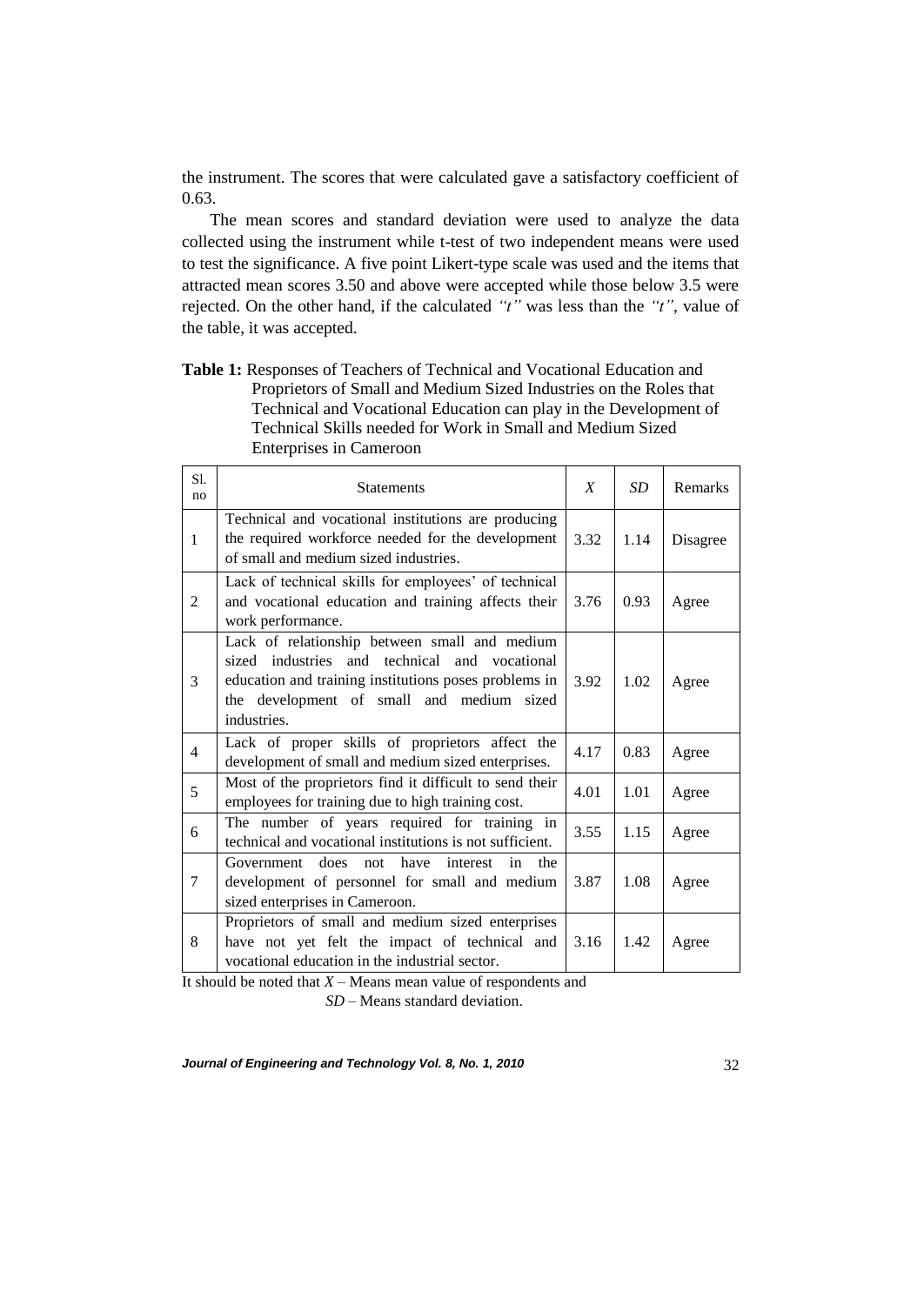**Table 2:** Responses of the respondents on the influence of Technical and Vocational Education on the Development of proper Work Ethics in Small and Medium Sized Enterprises in Cameroon

| SI.            | <b>Statements</b>                                                                                                                                                                           | $\boldsymbol{X}$ | <b>SD</b> | <b>Remarks</b> |
|----------------|---------------------------------------------------------------------------------------------------------------------------------------------------------------------------------------------|------------------|-----------|----------------|
| $\mathbf{n}$   |                                                                                                                                                                                             |                  |           |                |
| $\mathbf{1}$   | Poor work attitudes pose hinders to the development<br>of small and medium sized enterprises.                                                                                               | 4.42             | 1.00      | Agree          |
| 2              | Neglect, absenteeism, indifference on the part of<br>management will adversely affect the growth of<br>small and medium sized enterprises.                                                  | 4.13             | 1.05      | Agree          |
| 3              | Recruitment of staff in small and medium sized<br>industries is not based on the official recruitment<br>formalities and professionalism.                                                   | 3.16             | 1.18      | Disagree       |
| $\overline{4}$ | Most employers of small and medium sized<br>enterprises are not properly selected and trained and<br>this affects the development and performance of<br>small and medium sized enterprises. | 3.63             | 1.14      | Agree          |
| 5              | Lack of workers' experience affects the development<br>of small and medium sized enterprises.                                                                                               | 4.00             | 1.00      | Agree          |
| 6              | Lack of in-service training, workshop and seminars<br>affect small and medium sized enterprises.                                                                                            | 3.98             | 1.08      | Agree          |
| 7              | Most small and medium sized enterprises fail<br>because they are managed by untrained managers<br>and employees                                                                             | 4.85             | 0.87      | Agree          |
| 8              | Lack of workers' motivation by managers affects the<br>performance of the employees in small and medium<br>sized enterprises.                                                               | 4.12             | 0.97      | Agree          |

The data in **Table.1** shows the mean distribution of the opinions of small and medium sized industries and teachers of technical and vocational education and training on the roles of TVET towards the development of technical skills needed for work in small and medium sized industries. With respect on item 1 on the table, majority of respondents disagreed that TVET institutions are producing the required workforce needed for the development of small and medium sized industries. That is also in line with item 4 of **Table.1** with a high mean value of 4.17 which respondents agreed that the lack of proper skills of proprietors also affects the development of small and medium sized enterprises. Majority of the respondents also agreed in item 5 of **Table.1** as could be seen by the mean value of 4.01 that most proprietors found it difficult to send their employees for training due to high training cost.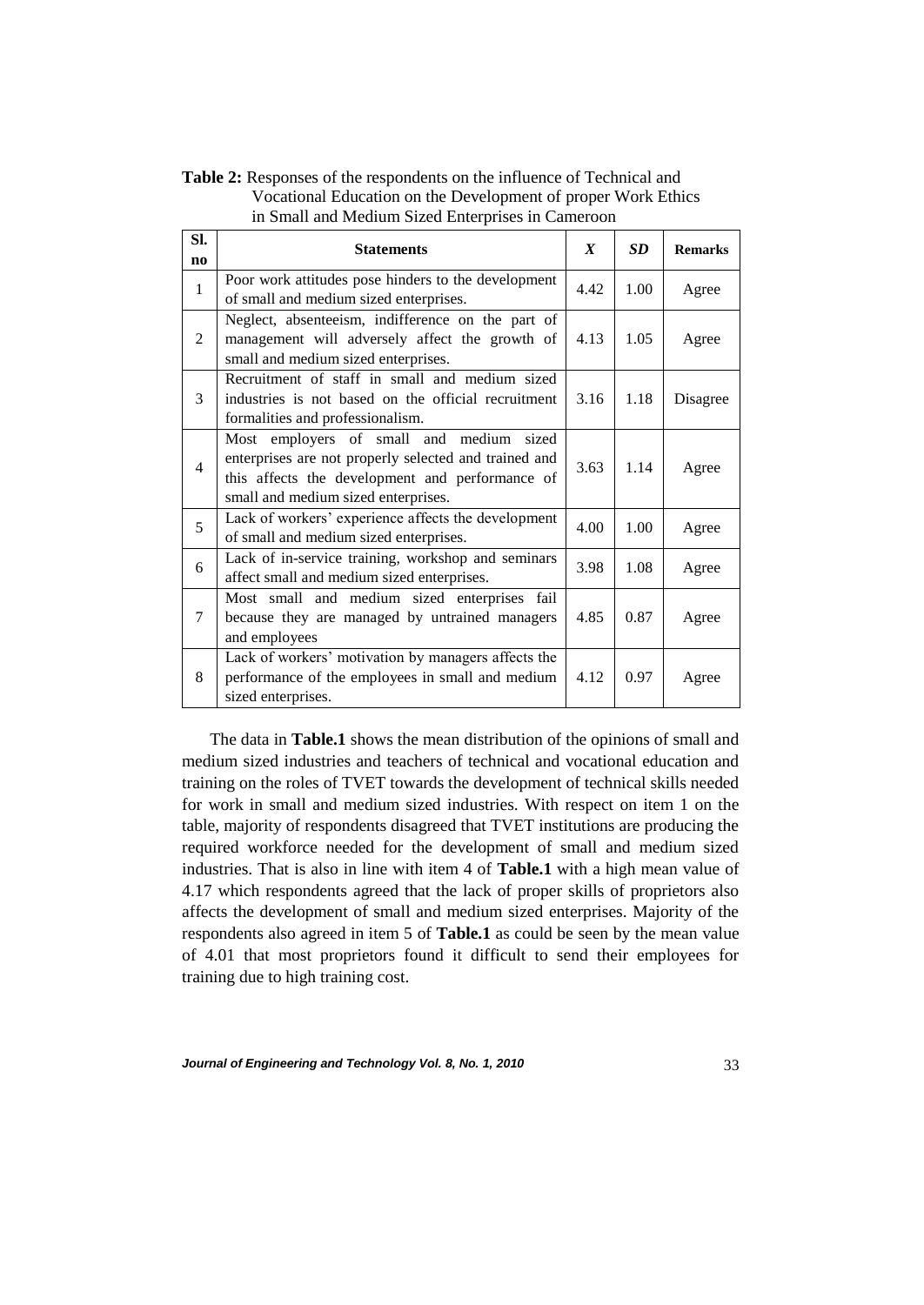**Table.2** presents the responses of the respondents on the influence of technical and vocational education on the development of proper work ethics in small and medium sized enterprises in Cameroon. The data shows that most of the respondents agreed that most small and medium sized enterprises fail because they are managed by untrained managers and employees. They also agreed that poor attitudes poses hindrance to the development of small and medium sized enterprises. The high mean value of item 7 of **Table.2** is 4.85 and of item 1 is

| SI.<br>no      | <b>Statements</b>                                                                                                                                                                                                               | $\boldsymbol{X}$ | <b>SD</b> | <b>Remarks</b> |
|----------------|---------------------------------------------------------------------------------------------------------------------------------------------------------------------------------------------------------------------------------|------------------|-----------|----------------|
| $\mathbf{1}$   | Well organised entrepreneurial education can help<br>proprietors of small and medium sized enterprises<br>acquire skills on how to develop good relationship<br>with financial institutions.                                    | 4.0              | 0.99      | Agree          |
| $\overline{2}$ | Lack of in-service training, workshops and seminars<br>in technical and vocational education affects small<br>and medium sized enterprises in the areas of fund<br>management and marketing adversely.                          | 3.98             | 1.04      | Agree          |
| 3              | Relevant education qualification and management<br>ability are very necessary for the growth of small and<br>medium sized enterprises.                                                                                          | 4.14             | 0.94      | Agree          |
| $\overline{4}$ | Incompetence in fund management is as a result of<br>lack of proper technical and vocational education.                                                                                                                         | 3.86             | 1.66      | Agree          |
| 5              | Incompetency in management<br>and<br>lack<br>of<br>appropriate industrial and technical skills affect the<br>growth and development of small and medium sized<br>enterprises in Cameroon.                                       | 4.12             | 0.96      | Agree          |
| 6              | Operators of small and medium sized enterprises do<br>not consider educational qualification as a yard stick<br>for industrial development and growth.                                                                          | 2.63             | 1.76      | Disagree       |
| 7              | Training in technical and vocational education<br>institutions can produce competent and efficient<br>workers in the areas of fund management and<br>and medium<br>marketing for the small<br>sized<br>enterprises in Cameroon. | 3.76             | 1.22      | Agree          |
| 8              | There<br>should<br>good relationship<br>be<br>between<br>government owned technical<br>and vocational<br>institutions and the small and medium<br>sized<br>enterprises in Cameroon.                                             | 3.64             | 1.04      | Agree          |

**Table 3:** Responses of Respondents on the Roles that Technical and

Vocational Education can play to Enhance Management and Marketing Skills Required in Small and Medium Sized Enterprises.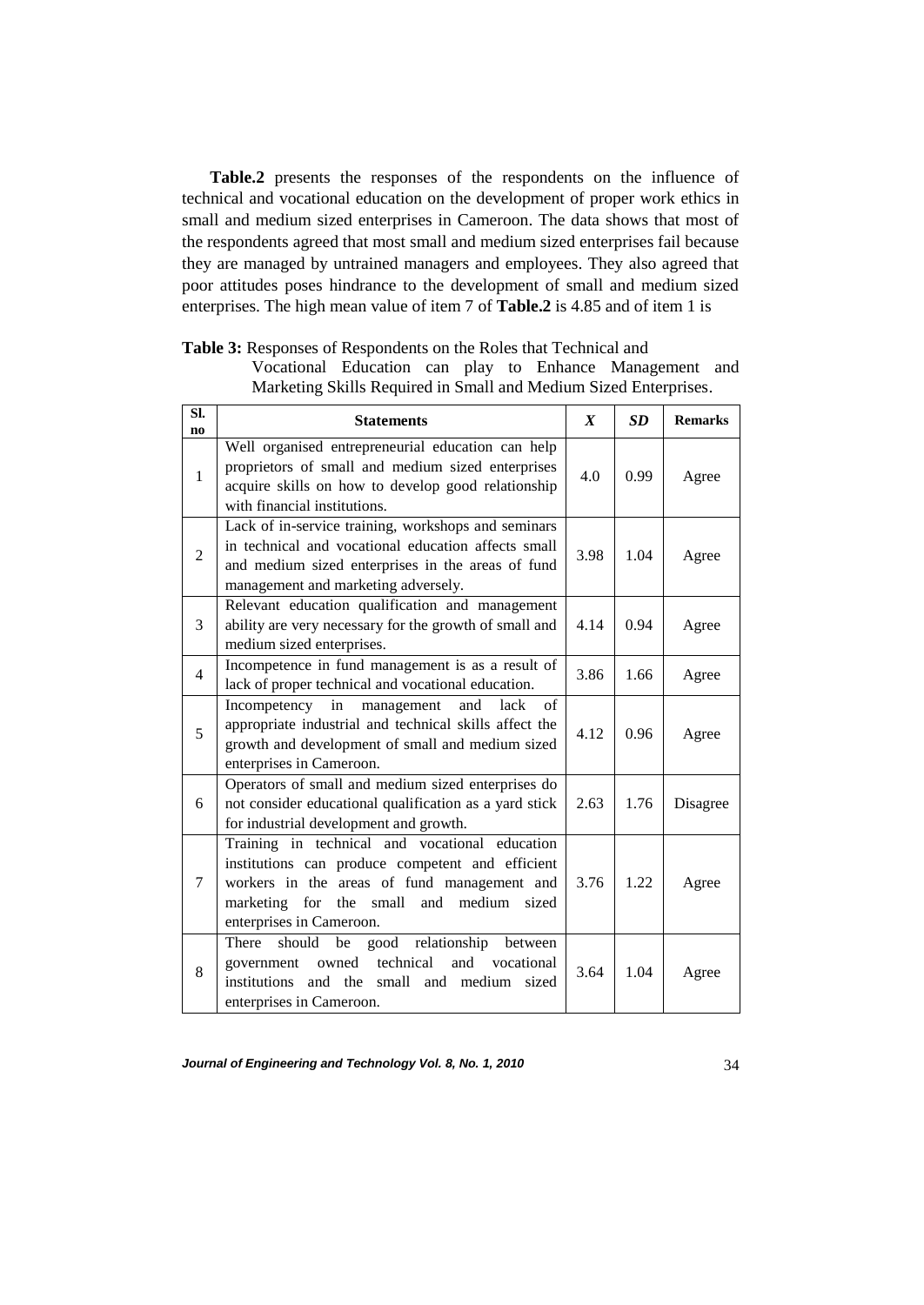**Table 4:** *t-test* analysis of the Mean Responses of the Respondents on the Roles that Technical and Vocational Education can play in the Development of Technical Skills Needed in the Small and Medium Sized Enterprises.

| Sl.<br>no      | Statements                                                                                                                                                                                           | $X_I$ | $X_2$ | t-cal | Remarks   |
|----------------|------------------------------------------------------------------------------------------------------------------------------------------------------------------------------------------------------|-------|-------|-------|-----------|
| 1              | Technical<br>vocational<br>education<br>and<br>institutions<br>are producing the required<br>workforce needed for the development of<br>small and medium sized enterprises in<br>Cameroon.           | 3.63  | 3.21  | 3.43  | S         |
| $\overline{2}$ | The inability of proprietors of small and<br>medium sized enterprises to send their<br>employees for technical and vocational<br>training affects their work performance.                            | 3.83  | 3.74  | 0.46  | <b>NS</b> |
| 3              | Lack of good relationship between small and<br>medium sized enterprises and technical and<br>vocational institutions poses developmental<br>problems to small<br>and medium<br>sized<br>enterprises. | 4.14  | 3.65  | 2.27  | S         |
| $\overline{4}$ | Lack of proper skills of proprietors affects<br>the development of small and medium sized<br>enterprises.                                                                                            | 4.38  | 3.83  | 3.22  | S         |
| 5              | Most proprietors find it difficult to send their<br>employees for training due to high training<br>cost.                                                                                             | 4.35  | 3.61  | 4.30  | S         |
| 6              | The number of years required for training at<br>the technical and vocational institutions is<br>not sufficient.                                                                                      | 3.74  | 3.33  | 2.07  | S         |
| 7              | Government does not have interest in the<br>development of personnel for small and<br>medium sized enterprises.                                                                                      | 3.77  | 3.89  | 1.24  | <b>NS</b> |
| 8              | Proprietors of small and medium sized<br>enterprises have not had the impact of<br>technical and vocational education for the<br>development of small and medium sized<br>enterprises.               | 3.38  | 3.36  | 0.62  | <b>NS</b> |

**Note:** *X<sup>1</sup>* = Mean Responses of Technical and Vocational Education Teachers.  $X_2$  = Mean Responses of Proprietors of small and medium sized enterprises. *t-cal* = Calculated value of the significant difference. *t-Table* = 1.96 – standard significant value.

*S* = Significant, *NS* = Not Significant.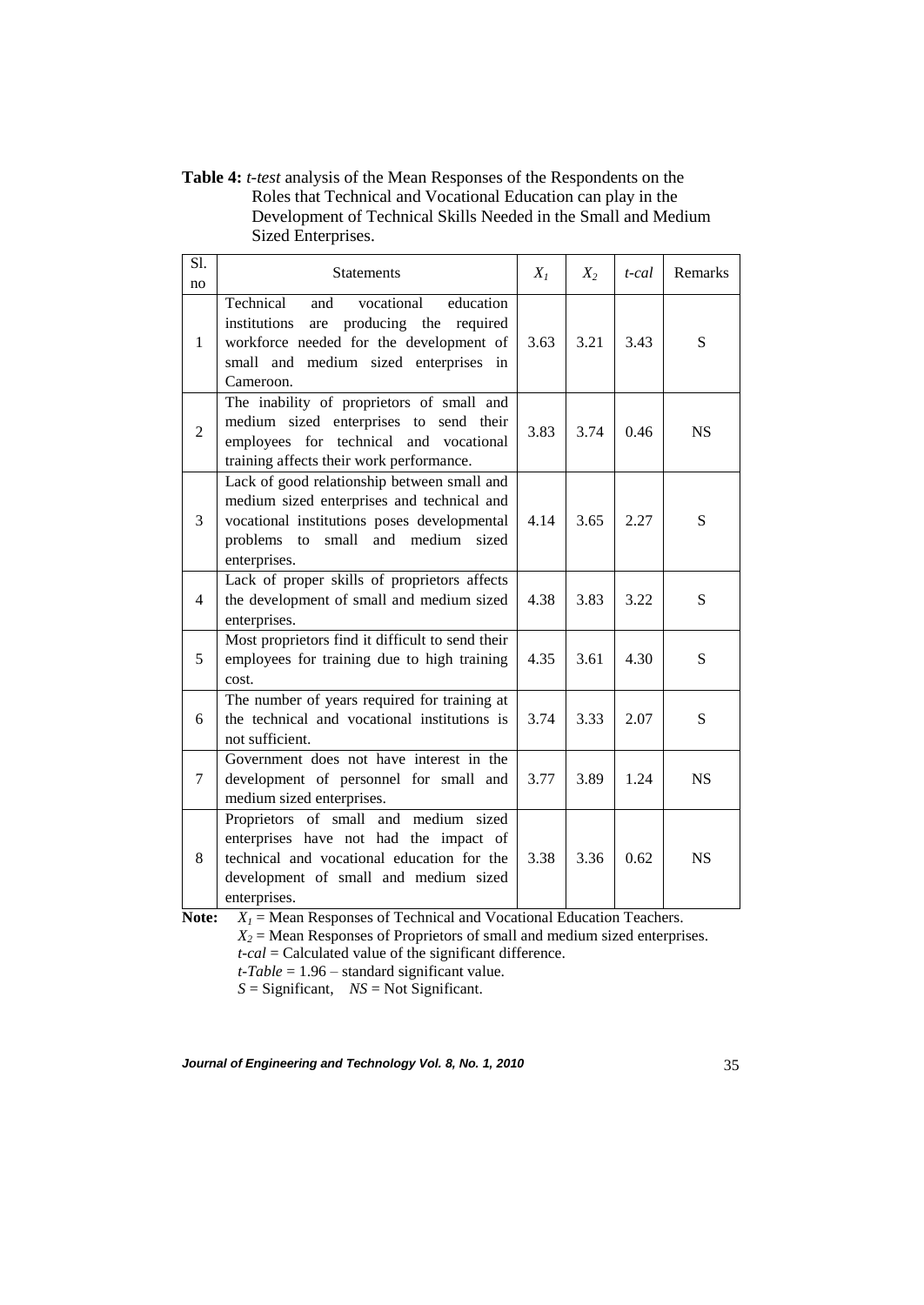**Table 5:** t-test for Mean Responses for Teachers of Technical and Vocational Education on the Development of Relevant Qualification and Managerial Ability in Small and Medium Sized Enterprises

| Sl.<br>no      | <b>Statements</b>                                                                                                                                                                                                           | $X_I$ | $X_2$ | t-cal | Remarks   |
|----------------|-----------------------------------------------------------------------------------------------------------------------------------------------------------------------------------------------------------------------------|-------|-------|-------|-----------|
| $\mathbf{1}$   | Proper entrepreneurial education can help<br>proprietors of small and medium sized<br>enterprises to acquire skills on how to<br>develop good relationship with financial<br>institutions.                                  | 3.14  | 3.19  | 0.26  | NS.       |
| $\overline{2}$ | Lack of in-service training, workshop and<br>technical<br>and<br>seminar<br>in<br>vocational<br>education activities affect small and medium<br>sized enterprises in the areas of fund<br>management and marketing.         | 4.12  | 4.09  | 0.96  | <b>NS</b> |
| 3              | Relevant<br>education<br>qualifications<br>and<br>managerial skills are very necessary for the<br>and medium<br>growth<br>of<br>small<br>sized<br>enterprises.                                                              | 4.17  | 3.66  | 2.74  | S         |
| 4              | Incompetence in fund management is as a<br>result of lack of technical and vocational<br>education skills.                                                                                                                  | 3.86  | 3.27  | 3.22  | S         |
| 5              | Management incompetence and lack of<br>appropriate industrial<br>skills<br>affect<br>the<br>development and growth of small<br>and<br>medium sized enterprises in Cameroon.                                                 | 4.28  | 4.23  | 0.96  | <b>NS</b> |
| 6              | Operators of small and medium sized<br>enterprises do not<br>consider educational<br>qualification<br>yard stick<br>the<br>as<br>a<br>to<br>development and growth of small<br>and<br>medium sized enterprises.             | 2.83  | 3.76  | 2.81  | S         |
| 7              | technical<br>Training<br>in<br>and<br>vocational<br>education institutions can produce competent<br>and efficient workforce in the areas of fund<br>management and marketing for the small and<br>medium sized enterprises. | 4.12  | 3.41  | 0.19  | <b>NS</b> |
| 8              | There should be good relationship between<br>government owned technical and vocational<br>institutions and the small and medium sized<br>enterprises in Cameroon.                                                           | 4.36  | 4.28  | 0.57  | <b>NS</b> |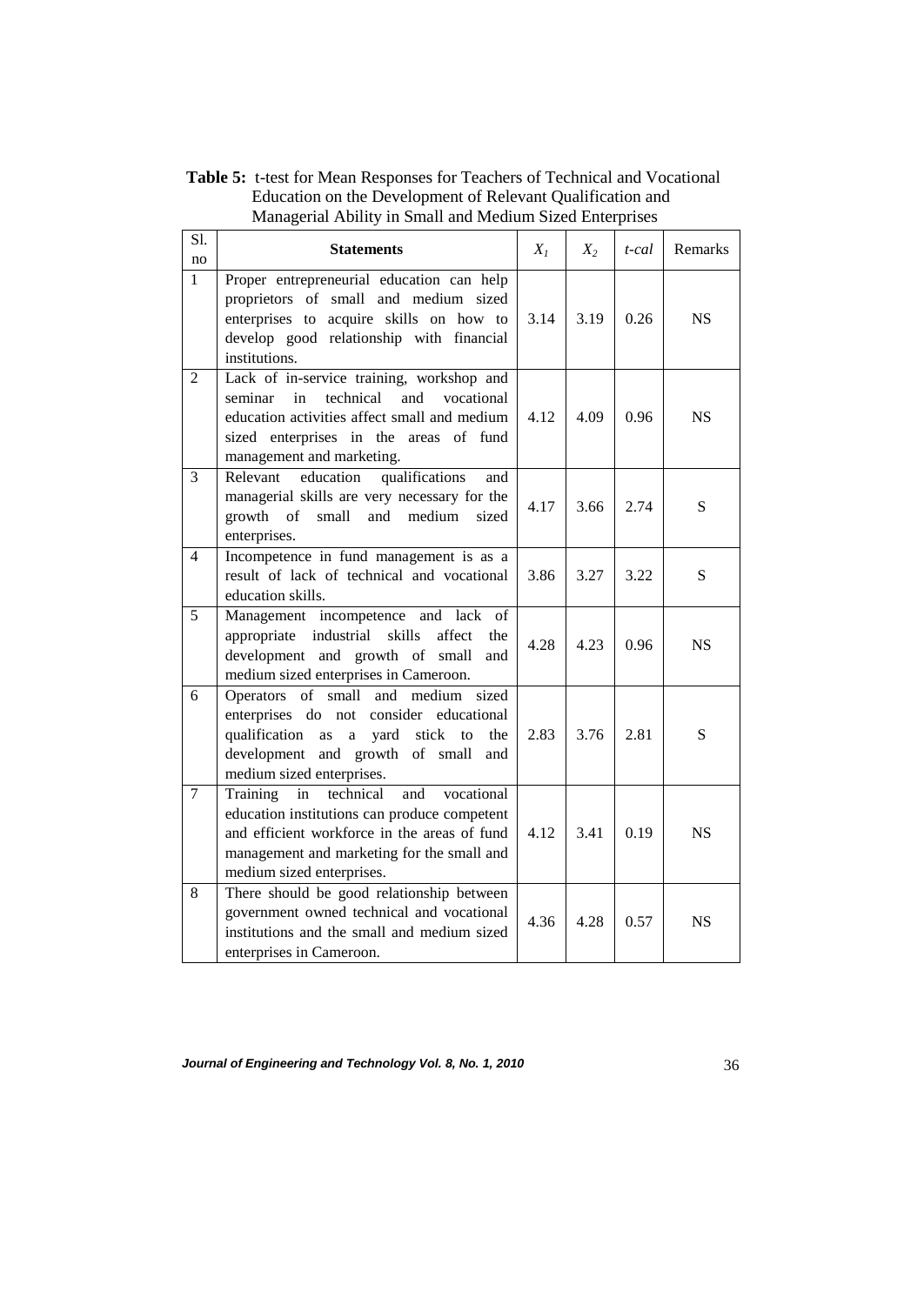4.42 go in line with the agreements. Respondents also disagreed with item 3 of **Table.2** ( $X = 3.16$ ) that, the recruitment of staff in small and medium sized enterprises is not based on recruitment formalities and professionalism. Lack of work motivation by managers also affects the performance of workers, and also neglect, absenteeism, indifference on the part of management will adversely affect the growth of small and medium sized enterprises. This is shown in item 8 of **Table.2** ( $X = 4.12$ ) and item 2 ( $X = 4.13$ ).

**Table.3** shows responses of respondents on the roles that technical and vocational education can play to enhance management and marketing skills required in small and medium sized enterprises. The data presented in **Table.3** shows that respondents who are responded in item 3 agreed that relevant education and managerial ability are very necessary for the growth of small and medium sized enterprises and this is shown by the highest mean value of 4.14. In the same view, respondents on item 5 of **Table.3** agreed that incompetence in management and lack of appropriate industrial and technical skills affect the growth and development of small and medium sized enterprises in Cameroon as show by its high mean value of 4.12. Well organized entrepreneurial education can help proprietors of small and medium sized enterprises acquire skills on how to develop good relationship with financial institutions. This is noted as the respondents agreed on item 1 of **Table.3** with a mean value of 4.0. Respondents on item 6 of **Table.3** disagreed that operators of small and medium sized enterprises do not consider educational qualification as a yard stick for industrial development and growth.

The *t*-test analysis of **Table.4** reveals that the critical *t*-values for 3 items were less than the *t*-critical values for the other 5 items were also greater than the critical value of *"t".* This therefore implies that the 5 items are significant and the null hypothesis is rejected.

The *t-*test analysis of **Table.5** reveals that the calculated values of 5 items were less than the *t-*critical value. Therefore, the null hypothesis was accepted for these 5 items. However, the calculated *"t"* values for the other 3 items were greater than the critical value of *"t".* Therefore, the null hypothesis was rejected to the other 3 items of **Table.5**.

# **8 FINDINGS**

Based on the data analysis, the following results were got:

(i) The inability of Cameroon proprietors of small and medium sized enterprises to send their workers for technical and vocational training affects the productivity of these workers.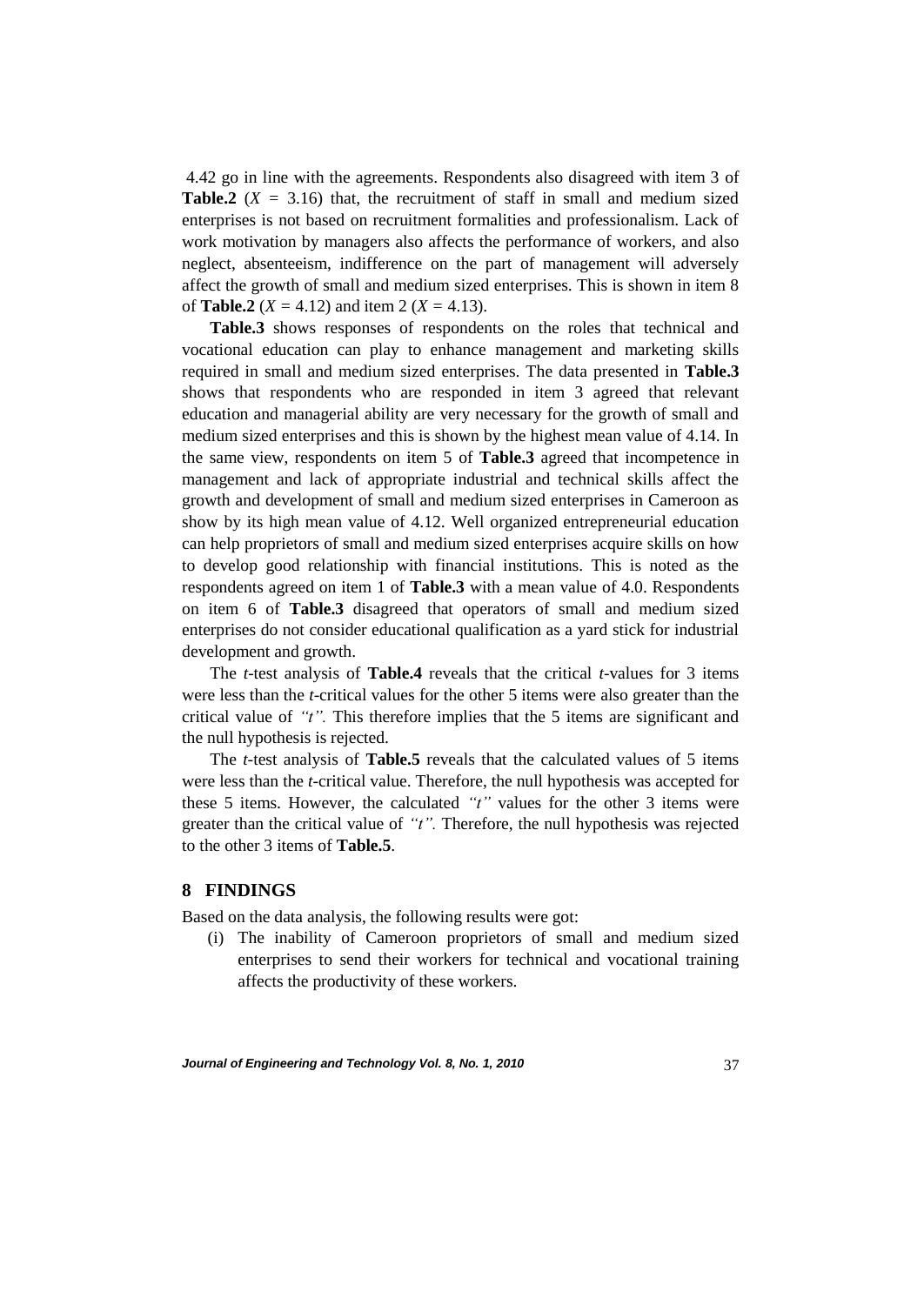- (ii) Lack of good relationship between small and medium sized enterprises and training institutions pose problems to the development of these industries.
- (iii) Lack of proper skills possessed by the proprietors of small and medium sized enterprises affect development of these enterprises.
- (iv) Most proprietors find it difficult to send their workers for training and retraining due to high training cost of technical and vocational education.
- (v) Training periods at the technical and vocational institutions are not adequate.
- (vi) Neglect to workers and indifference to workers' welfare on the part of the management will adversely affect the development of small and medium sized enterprises in Cameroon.
- (vii) Inadequate knowledge and experience due to lack of in-service training, workshops and seminars affect the growth and development of small and medium sized enterprises adversely.
- (viii) Relevant educational qualifications and management ability are very necessary for the growth of small and medium sized enterprises.
- (ix) Training in technical and vocational education institutions can produce competent and efficient workers in the areas of production (such as welding, fabrication, woodwork, metal construction, electrical and electronic works), fund management and marketing.
- (x) There should be good relationship between government owned technical and vocational education institutions and small and medium sized enterprises in Cameroon.
- (xi) Proper entrepreneurial education in technical and vocational education institutions can help proprietors of small and medium sized enterprises acquire skills on how to develop good relationship with financial institutions.
- (xii) There were significant differences in the responses of technical and vocational education teachers and proprietors of small and medium sized enterprises on the roles that technical and vocational education can play in the development technical skills needed in small and medium sized enterprises.
- (xiii) There were no significant differences in the opinions of the teachers of technical and vocational education institutions and proprietors of small and medium sized enterprises on the roles that technical and vocational education can play in enhancing management and marketing skills required in small and medium sized enterprises.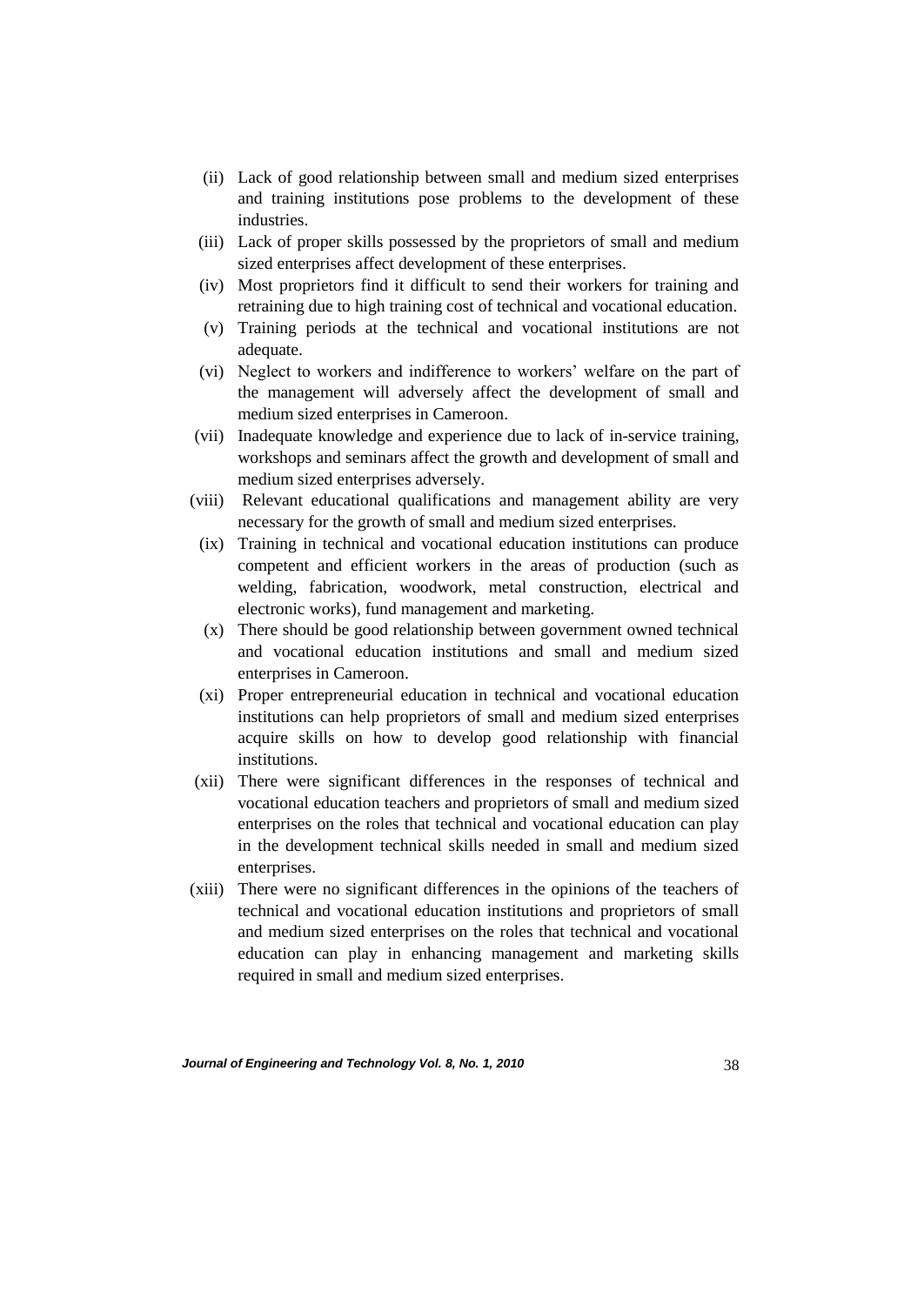### **9 SUMMARY AND DISCUSSION**

The results of the study reveal that proprietors and workers of most small and medium sized enterprises in Cameroon lack appropriate skills in technical and vocational education. The findings also show that these proprietors do not lack adequate skills but scarcely send their workers for training in technical and vocational institutions. This result is in line with UNESCO (1999) which identified lack of technical and vocational skills as a major factor hindering the growth and development of small and medium sized enterprises in Cameroon. In the area of training, it is observed that most proprietors of small and medium sized enterprises do not take delight in sending their workers for training or retraining in technical and vocational institutions. The study also revealed that lack of relevant qualifications and management abilities affect the growth and development of small and medium sized enterprises. The study also revealed that proprietors of small and medium sized enterprises lack the skills of fund management and marketing, which is one of the major problems faced by these enterprises in Cameroon. The study also found that poor work ethics is another factor which hinders the growth and development of small and medium sized enterprises. According to World Bank (1995), the lack of adequate personnel to manage industries constitute one of the greatest constraints in the development of small and medium sized enterprises in Cameroon. The Bank further emphasized that provision of industries without trained personnel to manage them will amount to wastage of resources. There was significant difference in the responses of the proprietors of small and medium sized enterprises and teachers of technical and vocational education on the roles that technical and vocational education can play in the development of technical skills for the industry. On the roles of technical and vocational education in enhancing management and marketing skills, in the small and medium sized enterprises, the proprietors did not differ much in their opinions with those of technical and vocational education teachers. This shows that the proprietors believe that technical and vocational education is essential for the growth and development of small and medium sized enterprises in Cameroon.

### **10 RECOMMENDATIONS**

Based on the findings of the study, the following recommendations were made:

(i) Proprietors of small and medium sized enterprises should ensure that qualified and skilled personnel in technical and vocational education are employed to operate and manage their enterprises. This is because proper operation of equipment, good record keeping and keeping of financial accounts will enhance industrial growth in the country since the success of any enterprise depends on the proper operation of its activities.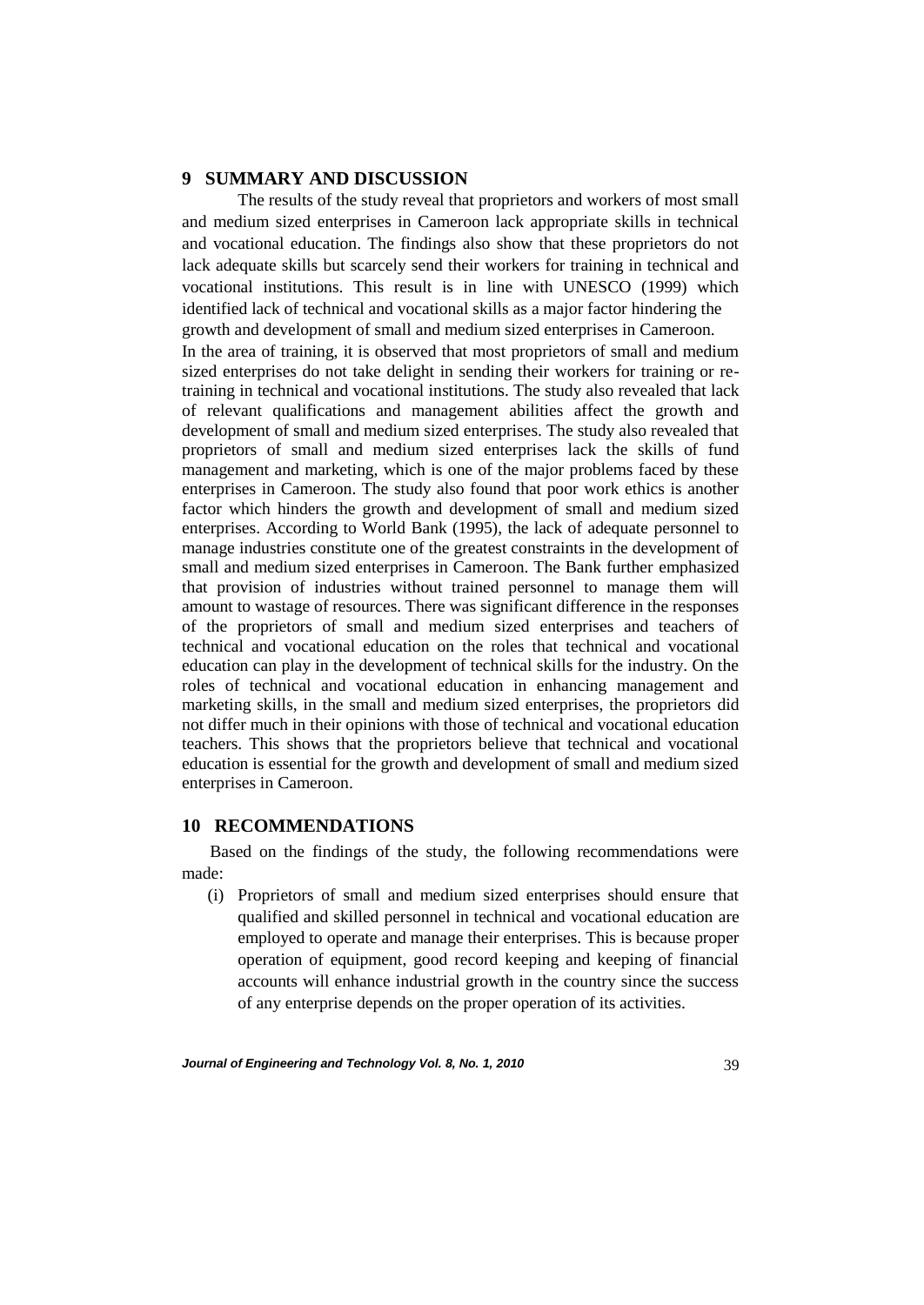(ii) Proprietors of small and medium sized enterprises should first of all equip themselves with valuable skills, relate properly with available technical and vocational education institutions and acquaint government with up-to-date developments in the small and medium sized enterprises in Cameroon. Government owned technical and vocational education institutions should provide relevant training to employees of small and medium sized enterprises.

### **REFERENCES**

- [1] Karagozoglu, Necmi and Martin Lindell. (1998) Internationalization of Small and Medium-sized technology based firms: An exploratory study. *Journal of Small Business Management*, Vol. 36 no. 1: pp. 44-59.
- [2] Lintvak I. (1990). Instant International: Strategic reality for small hightechnology firms in Canada. *Multinational Business*, Vol. 2: pp. 1-12.
- [3] Lindell M and Necmi Karagozoglu. (1997) Global strategies of US and Scandinavian R & D intensive small and medium sized companies. *European Management Journal*, Vol. 15 no. 1: pp. 92-100.
- [4] Luis Suarez-Villa. (1983) The cycle of industrial manufacturing in the frontier zone of Mexico. *Exterior Commercial*, Vol. 33: pp. 950-60.
- [5] Robert Hayes and Steven Wheelwright. (1979) The dynamics of processproduct life cycles. *Harvard Business Review*, Vol. 57: pp. 127-36.
- [6] Seev Hirsch. (1967) Location of Industry and International Competitiveness. *Oxford University Press, Oxford*.
- [7] Bell J, McNaughton R, Young S and Crick D. (2003) Towards an integrative model of small firm internationalization. *Journal of International Entrepreneurship*, Vol. 1 no. 2: pp. 339-62.
- [8] Choong Lee. (2000) Development and perception of Total Quality Management in Small manufacturers: An Explorative Study in Korea. *The Journal of Business and Entrepreneurship*, Vol. 1 no. 2: pp. 339-62.
- [9] Ndangoh JE. (2001) Growth constraints on small and medium sized enterprises. *Unpublished M.Sc. Thesis, Department of Economics University of Lagos.*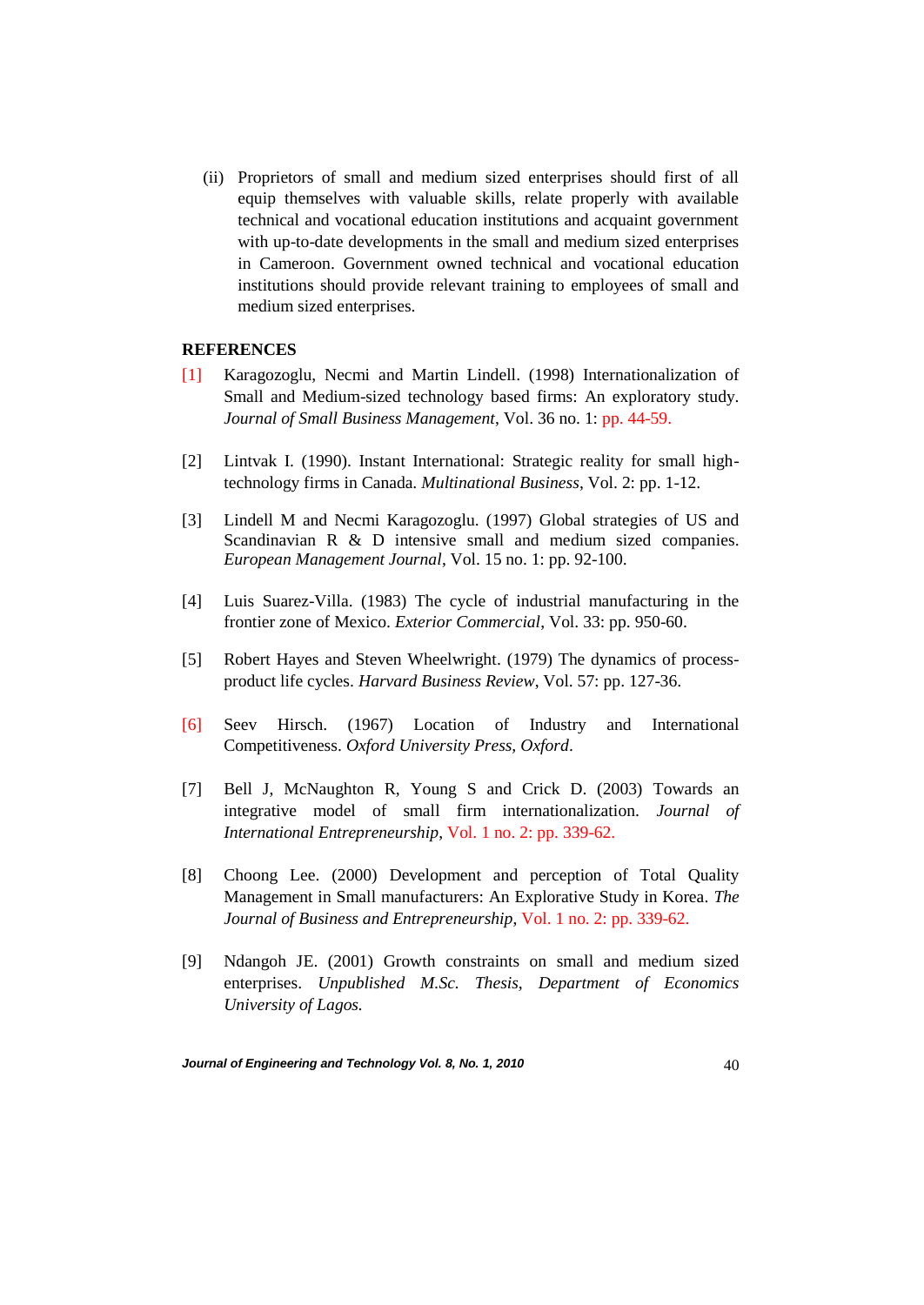- [10] Harbison, Frederick. H. (1956) Entrepreneurial organisation as a factor in economic development. *Quarterly Journal of Economic*, Vol. 70: pp. 364 - 79.
- [11] Harvey Leibenstein. (1985) Entrepreneurship, entrepreneurship training, and economics: the case of the missing inputs. *Mimeo.*
- [12] Peters E and Young S. (2006) Emerging business models for biotechnology firms and clusters: policy responses in peripheral regions in the EU. *A.T. Travers and A.C. Teixeria (Eds), Multinationals, Clusters & Innovations: Does Public Policy Matter? London: Palgrave.*
- [13] Hirschman Albert O. (1958). The strategy of economic development. Yale *University Press, New Haven*.
- [14] Harvey Leibenstein. (1968). General X-efficiency theory and economic development. *Oxford University Press, New York.*
- [15] Luis Suarez-Villa. (1985). Entrepreneurship and the international diffusion of innovations in manufacturing: a general approach. *Revisita Internationale di science economiche e-commerciali*, Vol. 34: pp. 369-91.
- [16] Norcliffe GB and Freeman DB. (1980). Non-farm activities in market centres of central province, Kenya. *Canadian Journal of African Studies*, Vol. 14: pp. 503-17.
- [17] Rothwell R and Zagveld W. (1982). Innovation and small and medium sized firm: their role in employment and in economic change. *Frances Printers, London.*
- [18] Republic of Cameroon (1995). National Policy on Education. *MINEDUC, Yaounde.*
- [19] World Bank. (1995). Private Sector Development in Low Income Countries. *Washington D.C*.
- [20] Agukhe JO. (1998). Industrial Development and Technical and Vocational Education in Cameroon and Policy Perspective. Unpublished research project, 1998.